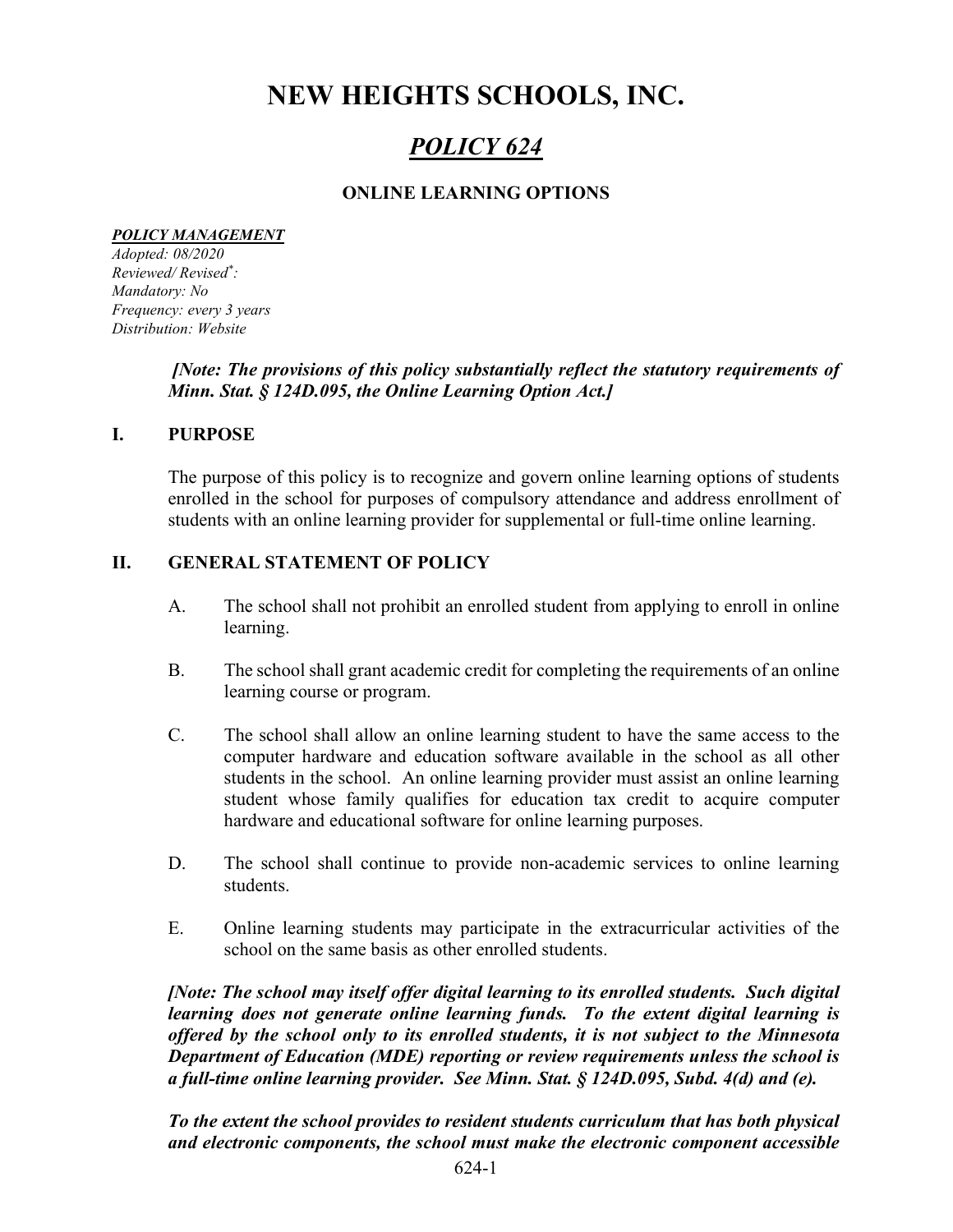to a resident student in a home school at the request of the home-schooled student or student's parent or guardian, provided that the school does not incur more than an incidental cost as a result of providing access electronically. See Minn. Stat. § 123B.42.]

## III. DEFINITIONS

- A. "Blended learning" is a form of digital learning that occurs when a student learns part time in a supervised physical setting and part time through digital delivery of instruction, or a student learns in a supervised physical setting where technology is used as a primary method to deliver instruction.
- B. "Digital learning" is learning facilitated by technology that offers students an element of control over the time, place, path, or pace of their learning and includes blended and online learning.
- C. "Enrolling district" means the school or charter school in which a student is enrolled under Minn. Stat. § 120A.22, Subd. 4, for purposes of compulsory education.
- D. "Full-time online learning provider" means an enrolling school authorized by the Minnesota Department of Education (MDE) to deliver comprehensive public education at any or all of the elementary, middle, or high school levels.
- E. "Online learning course syllabus" is a written document that an online learning provider transmits to the enrolling school using a format prescribed by the Commissioner of MDE (Commissioner) to identify the state academic standards embedded in an online learning course, the course content outline, required course assessments, expectations for actual teacher contact time, and other student-toteacher communications, and the academic support available to the online learning student.
- F. "Online learning" is a form of digital learning delivered by an approved online learning provider under Paragraph III.H.
- G. "Online learning student" is a student enrolled in an online learning course or program delivered by an authorized online learning provider.
- H. "Online learning provider" is a school, an intermediate school, or an organization of two or more schools operating under a joint powers agreement, or a charter school located in Minnesota that provides online learning to students and is approved by MDE to provide online learning courses.
- I. "Student" is a Minnesota resident enrolled in a public school, a nonpublic school, church or religious organization, or home school in which a child is provided instruction in compliance with Minn. Stat. §§ 120A.22 and 120A.24.
- J. "Supplemental online learning" means an online learning course taken in place of a course period at a local district school.

## IV. PROCEDURES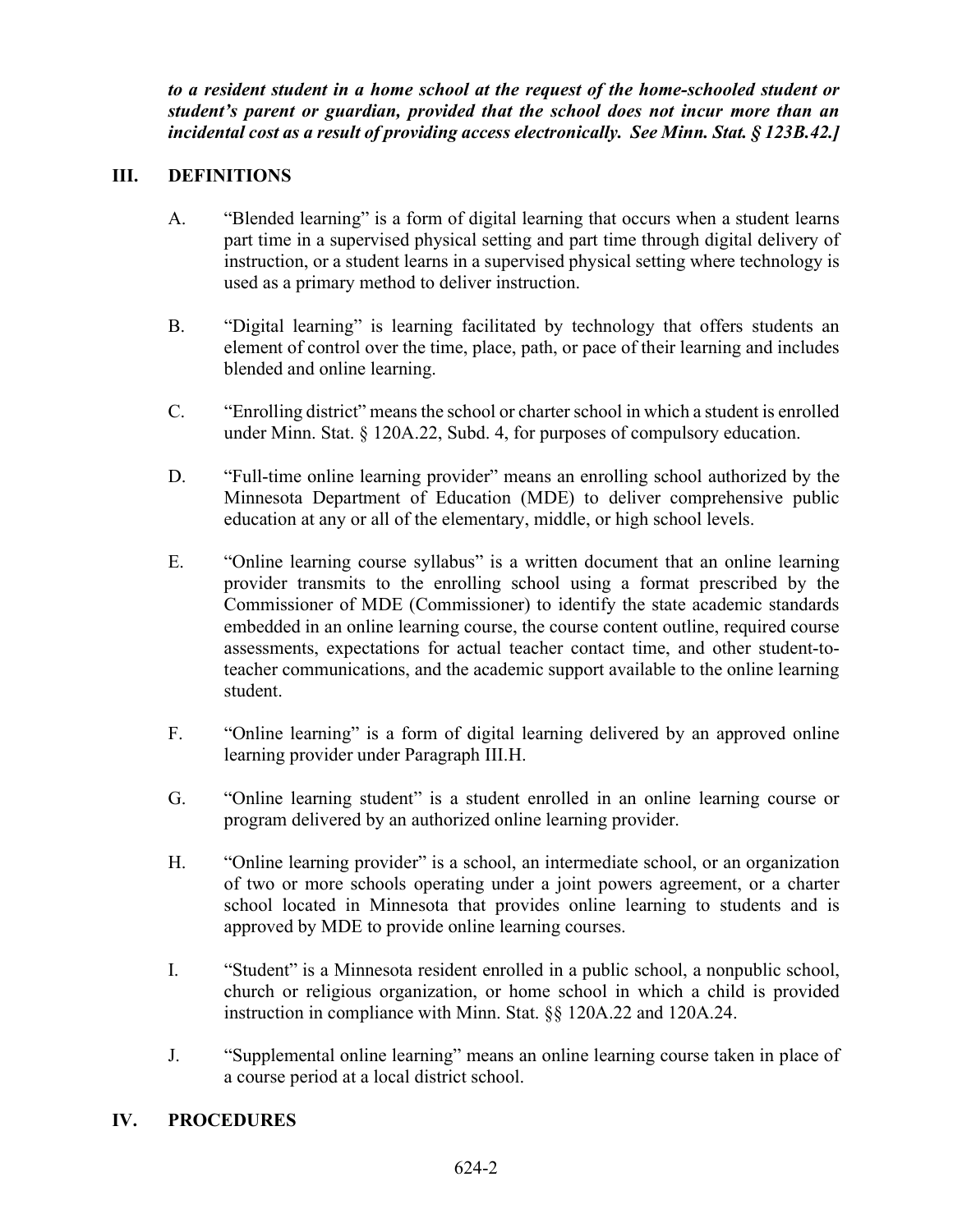## A. Dissemination and Receipt of Information

- 1. The school shall make available information about online learning to all interested people. The school may utilize the list of approved online learning providers and online learning courses and programs developed, published, and maintained by MDE.
- 2. The school will receive and maintain information provided to it by online learning providers.
- 3. The online learning provider must report or make available information on an individual student's progress and accumulated credit to the student, the student's parent, and the enrolling district in a manner specified by the Commissioner unless the enrolling district and the online learning provider agree to a different form of notice and notify the Commissioner.
- 4. The enrolling district must designate a contact person to help facilitate and monitor the student's academic progress and accumulated credits toward graduation.

## B. Student Enrollment

- 1. A student may apply for full-time enrollment in an approved online learning program. The student must have the written consent of a parent or guardian to do so if the student is under eighteen (18) years of age.
- 2. The student and the student's parents must submit an application to the online learning provider and identify the student's reason for enrolling. An online learning provider that accepts a student under this section must notify the student and the enrolling district in writing within ten days if the enrolling district is not the online learning provider. The student and the student's parent must notify the online learning provider of the student's intent to enroll in online learning within ten days of being accepted, at which time the student and the student's parent must sign a statement indicating that they have reviewed the online course or program and understand the expectations of enrolling in online learning. The online learning provider must use a form provided by MDE to notify the enrolling district of the student's application to enroll in online learning.
- 3. The supplemental online learning notice to the enrolling district when a student applies to the online learning provider will include the courses or program, credits to be awarded, and the start date of the online learning course or program. An online learning provider must make available the supplemental online learning course syllabus to the enrolling district. Within 15 days after the online learning provider makes information in this paragraph available to the enrolling district, the enrolling district must notify the online learning provider whether the student, the student's parent, and the enrolling district agree or disagree that the course meets the enrolling district's graduation requirements. A student may enroll in a supplemental online learning course up to the midpoint of the school's term.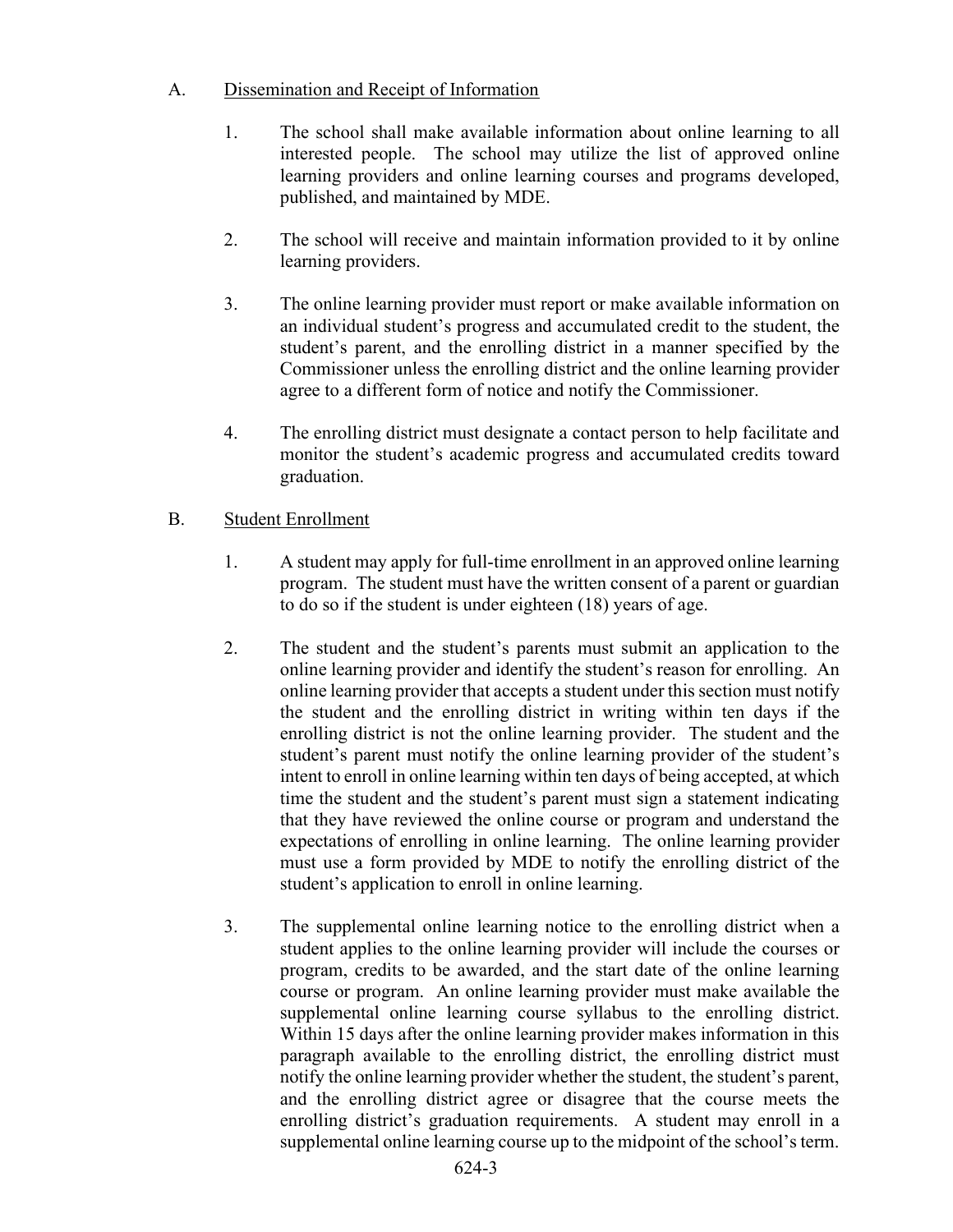The school may waive this requirement for special circumstances with the agreement of the online learning provider.

- 4. An online learning course or program that meets or exceeds a graduation standard or the grade progression requirement of the enrolling district as described in the provider's online learning course syllabus meets the corresponding graduation requirements applicable to the student in the enrolling district. If the enrolling district does not agree that the course or program meets its graduation requirements, then the enrolling district must make available an explanation of its decision to the student, the student's parent, and the online learning provider; and the online learning provider may make available a response to the enrolling district, showing how the course or program meets the graduation requirements of the enrolling district.
- 5. An online learning student may enroll in supplemental online learning courses equal to a maximum of 50 percent of the student's full schedule of courses per term during a single school year, and the student may exceed the supplemental online learning registration limit if the enrolling district permits for supplemental online learning enrollment above the limit or if the enrolling district and the online learning provider agree to the instructional services. To enroll in more than 50 percent of the student's full schedule or courses per term in online learning, the student must qualify to exceed the supplemental online learning registration limit or apply to enroll in an approved full-time online learning program consistent with Paragraph IV.B.2. above. Full-time online learning students may enroll in classes at a local school under a contract for instructional services between the online learning provider and the school.
- 6. An online learning student may complete course work at a grade level that is different from the student's current grade level.
- 7. An online learning student may enroll in additional courses with the online learning provider under a separate agreement that includes terms for paying any tuition or course fees.
- C. Classroom Membership and Teacher Contact Time
	- 1. The enrolling district may reduce an online learning student's regular classroom instructional membership in proportion to the student's membership in online learning courses.
	- 2. The school may reduce the course schedule of an online learning student in proportion to the number of online learning courses the student takes from an online learning provider other than the school.
	- 3. A teacher with a Minnesota license must assemble and deliver instruction to enrolled students receiving online learning from an enrolling district. The delivery of instruction occurs when the student interacts with the computer or the teacher and receives ongoing assistance and assessment of learning.